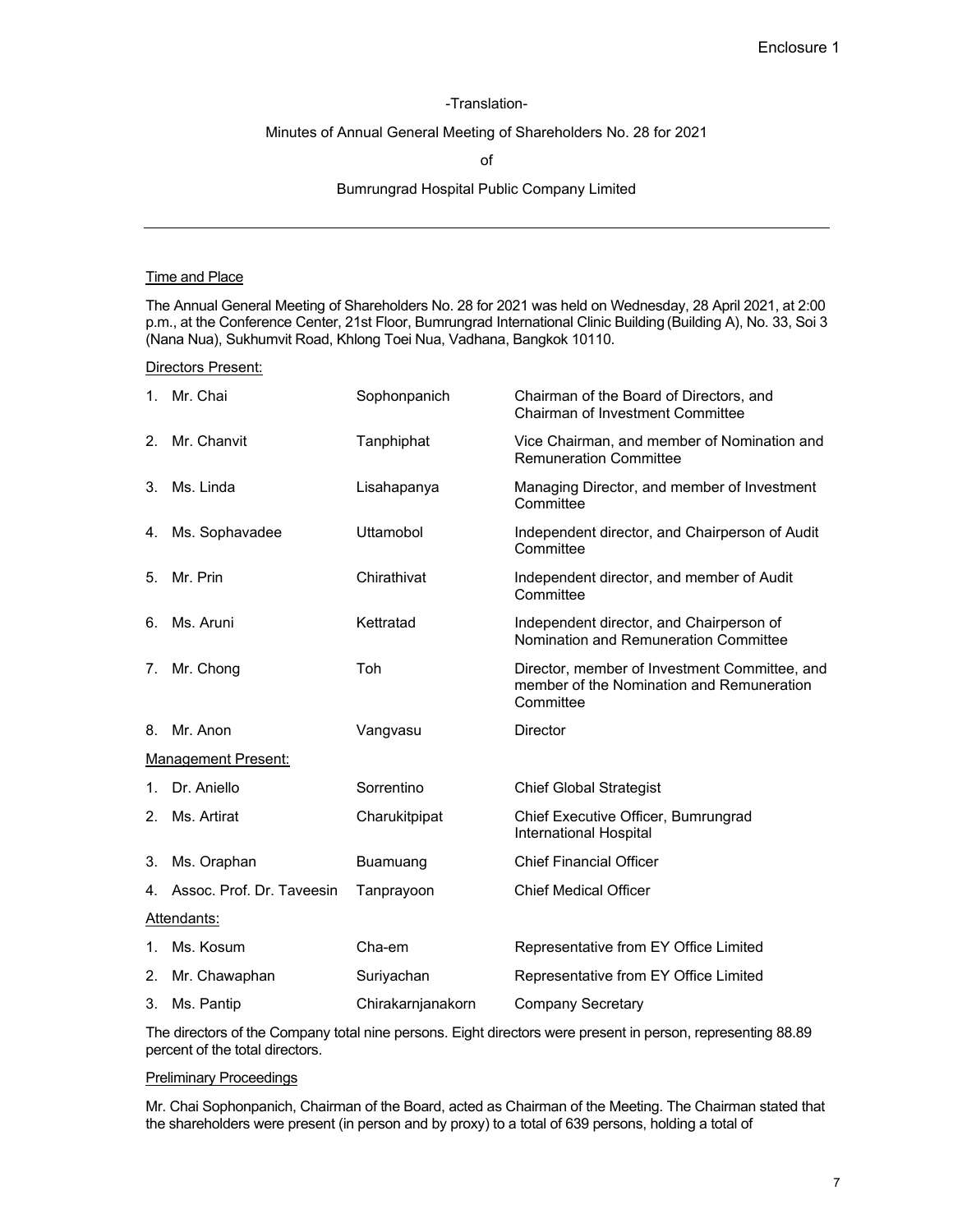636,910,242 shares, representing 80.0373 percent of the total shares sold of 795,766,507 shares, constituting a quorum as prescribed by the Company's Articles of Association. The Chairman then declared the meeting open.

Upon request of the Chairman, Ms. Pantip Chirakarnjanakorn introduced the directors, management, and the representatives from the auditing firm.

After introducing the directors, management, and the representatives from the auditing firm and before advising on the voting and vote count procedures, Ms. Pantip stated that for good corporate governance, at least two shareholders, who continue to sit among the other shareholders, may act as inspectors of the vote counting. She asked if any person wanted to volunteer, but none of the shareholders did.

Ms. Pantip then explained the voting and vote count procedures. Voting on each agenda will be done using ballots provided to each shareholder upon registration. Shareholders shall have a number of votes equal to the number of shares they hold, and one share shall have one vote. Shareholders shall cast all the votes they have by marking one of the boxes in the ballot: either agree, disagree, or abstain. A shareholder cannot split their votes, except for shareholders who are foreign investors and who appointed a custodian in Thailand to vote for them using proxy form C. Voided ballots in all cases will be considered abstentions.

To count the votes quickly, only shareholders or proxies who vote "disagree" or "abstain" shall raise their hands for officers to collect their ballots. Those who do not raise their hands will be counted as in agreement. The Company shall count the vote as expressly specified by the shareholders in proxy forms B and C. All ballots, which are left unused, together with each shareholder's corresponding seating sticker, shall be returned to the officers at the exit after the meeting is adjourned or when a shareholder leaves the meeting, if sooner.

As for this year, due to the COVID-19 situation, the Company wanted to keep the length of the activities short, and asked for cooperation of the shareholders to keep their questions short. The Chairman suggested the vote count be done immediately, but the announcement of the results of the vote count for all items be done at once after other agenda.

The shareholders acknowledged and had no questions or comments. The Chairman then proceeded with the following matters:

## **1. To adopt the minutes of Annual General Meeting of Shareholders No. 27, held on Wednesday, 27 May 2020**

The Chairman asked the shareholders to consider and approve the minutes of the Annual General Meeting No. 27, held on 27 May 2020 attached to the invitation letter.

As there were no questions nor other comments, the Chairman asked the shareholders to cast their votes.

The shareholders

**RESOLVED:** that the minutes of Annual General Meeting of Shareholders No. 27, held on 27 May 2020, be adopted unanimously by the shareholders who attended and voted at the meeting, per the details below:

| Agreed                 | 636.956.694 votes |         | equivalent to | 100.0000%  |
|------------------------|-------------------|---------|---------------|------------|
| Disagreed              | $\Omega$          | votes   | equivalent to | $0.0000\%$ |
| Abstained              | 78.600            | votes   | equivalent to |            |
| Voided ballot          |                   | 0 votes | equivalent to | -          |
| Total 645 shareholders | 637.035.294 votes |         | equivalent to | -          |

# **2. To acknowledge the Board of Directors' report on the Company's operations for 2020**

Upon request of the Chairman, Ms. Artirat Charukitpipat, Chief Executive Officer of Bumrungrad International Hospital, reported the Company's operations in 2020. Details of the report were also presented.

In 2020, total revenues decreased to Baht 12,445 million, or 32.9% lower than Baht 18,559 million in 2019 as a result of the COVID-19 pandemic. Revenues from hospital operations were Baht 12,315 million, a 33.1% decrease year-over-year from Baht 18,409 million in 2019. This was mostly due to a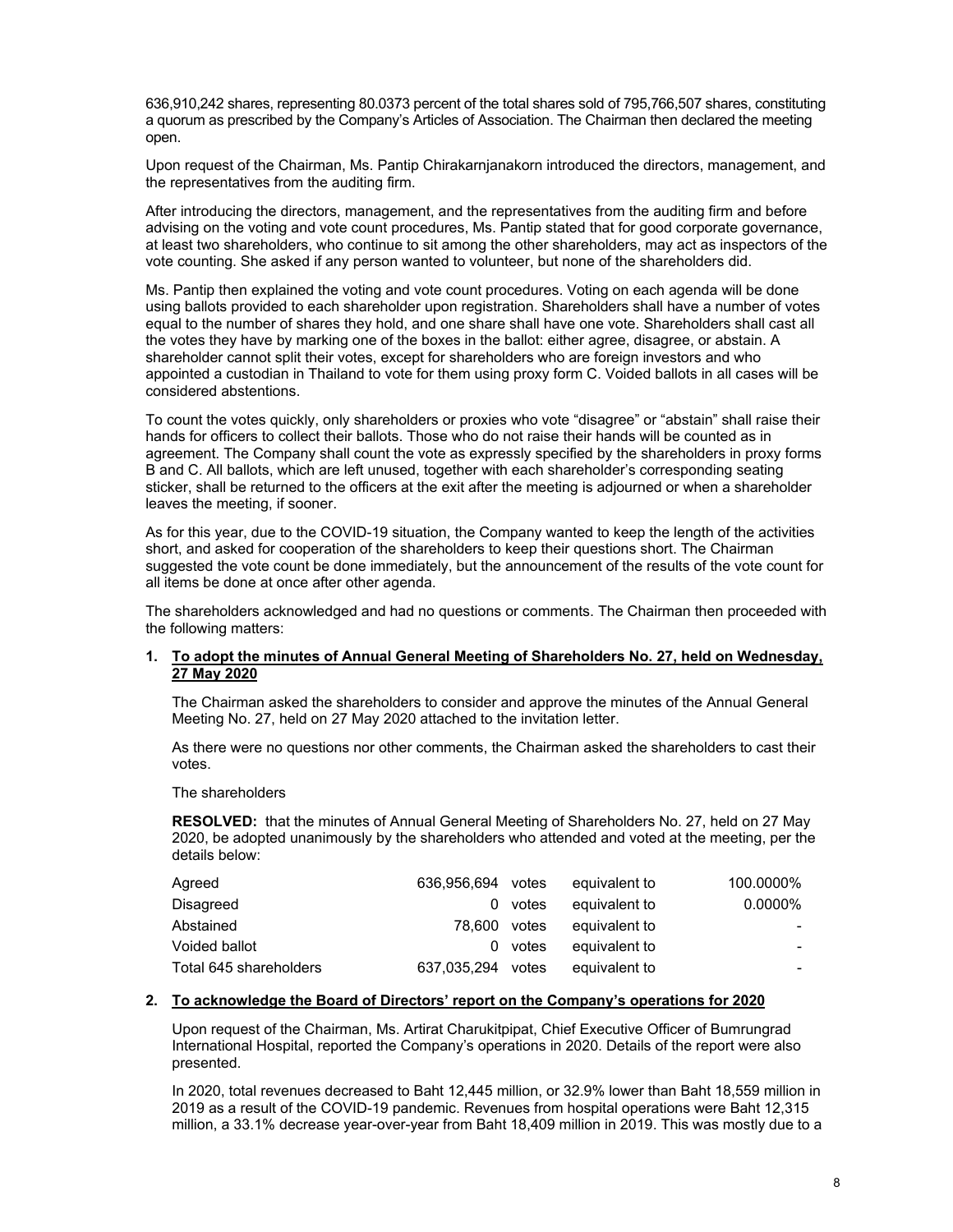decrease in revenues from Thai patients and non-Thai patients by 1.8% and 48.4%, respectively. As a result, the revenue contribution from Thai patients was 48.1%, whereas revenue from non-Thai patients was 51.9% for 2020 compared with 32.8% and 67.2%, respectively, for 2019.

Earnings, before interest, tax, depreciation and amortization (**EBITDA**), decreased by 54.8% yearover-year to Baht 2,593 million in 2020 from Baht 5,734 million in 2019, with an EBITDA margin of 20.8% in 2020 compared to 30.9% in 2019.

EBITDA declined in 2020, mainly in line with the decrease in revenues from hospital operations offset with the decrease in physicians' fees, supply cost, personnel cost which was mostly associated with workforce management after the COVID-19 pandemic and the prior year one-time adjustment of Thai severance in 2019, and marketing expenses.

Net profit decreased 67.9% to Baht 1,204 million in 2020 from Baht 3,748 million in 2019, with net profit margin at 9.7% in 2020 compared to 20.2% in 2019.

The year-over-year net profit decline was mostly due to the revenue decrease as a result of the COVID-19 pandemic in 2020, as previously noted.

Diluted earnings per share for 2020 were Baht 1.39, compared to Baht 4.32 in 2019.

Regarding the Company's financial performance for the past 5 years, total revenues have continuously increased from 2015 to 2019 but dropped in 2020 due to the COVID-19 pandemic. This resulted in a negative Compound Annual Growth Rate (CAGR) of 6.7% over the past 5 years, while the CAGR of the pre-COVID-19 pandemic period in 2015-2019 was 1.3%.

Net profit's CAGR during 2015 to 2019 before the COVID-19 pandemic was 2.2% but dropped in 2020, due to the COVID-19 pandemic. This resulted in a negative CAGR of 18.9% over the past 5 years.

To attend to this we put in place cost management measures to keep up with the declining income, e.g. decrease of doctor's fees, medicines, medical supplies, including personnel costs, without having a dismissal/lay-off policy. We also managed overtime and working hour allocation. This resulted in us having sufficient personnel to take care of the COVID-19 infected patients.

Regarding the overview of the hospital's operations, Ms. Artirat reported that Bumrungrad has had extreme protective measures and endeavors to maintain the high quality and safety standard of patient care to handle the COVID-19 third waive. As a result, we continue to gain trust from both international and domestic patients. In 2020 we had 559 cases of international patients. In 2021, up to 7 April we had 318 cases of international patients. However, for the time being, in order to reserve beds for domestic patients in compliance with the government's policy, we have to defer the acceptance of overseas patients.

Ms. Artirat proudly reported the hospital's success in helping one overseas patient, who has endstage cancer. In May 2020, when the world was facing the COVID-19 pandemic, the patient's attending doctor in his home country stopped medical treatment. The patient's wife contacted us and we were finally be able to admit him into Bumrungrad for medical treatment, where he continues to receive treatment to this day. Ms. Artirat also showed a capture of the thank you video from the two COVID-19 infected actors who recovered at Bumrungrad.

In addition, Bumrungrad International Hospital was ranked in the World's Best Hospitals 2021, as the #1 hospital in all of Thailand, and one of the world's top 200 hospitals, as named by Newsweek Magazine. The survey was conducted among medical professionals (including the executives in other hospitals and public health specialists) from 25 countries, patients, and the hospital's medical indicators, e.g. information on treatment quality, safety, and hygiene measures.

Furthermore, we are the first non-US hospital, which received Global Healthcare Accreditation since 2017, and are the first hospital in the world to be awarded Global Healthcare Accreditation's Certification of Conformance with COVID-19 Guidelines for Medical Travel Programs in 2020.

For the third wave of the COVID-19 infection pandemic, we promptly activated a "Command Center," led by skilled doctors who specialize in infectious diseases, and executives who are doctors with experience in quality and safety standards, supply chain teams, and facilities teams, etc. The Center, which has been successfully managing infection risks, is recognized worldwide. We opened a special clinic separate from the general services area. We conduct daily bed management for COVID-19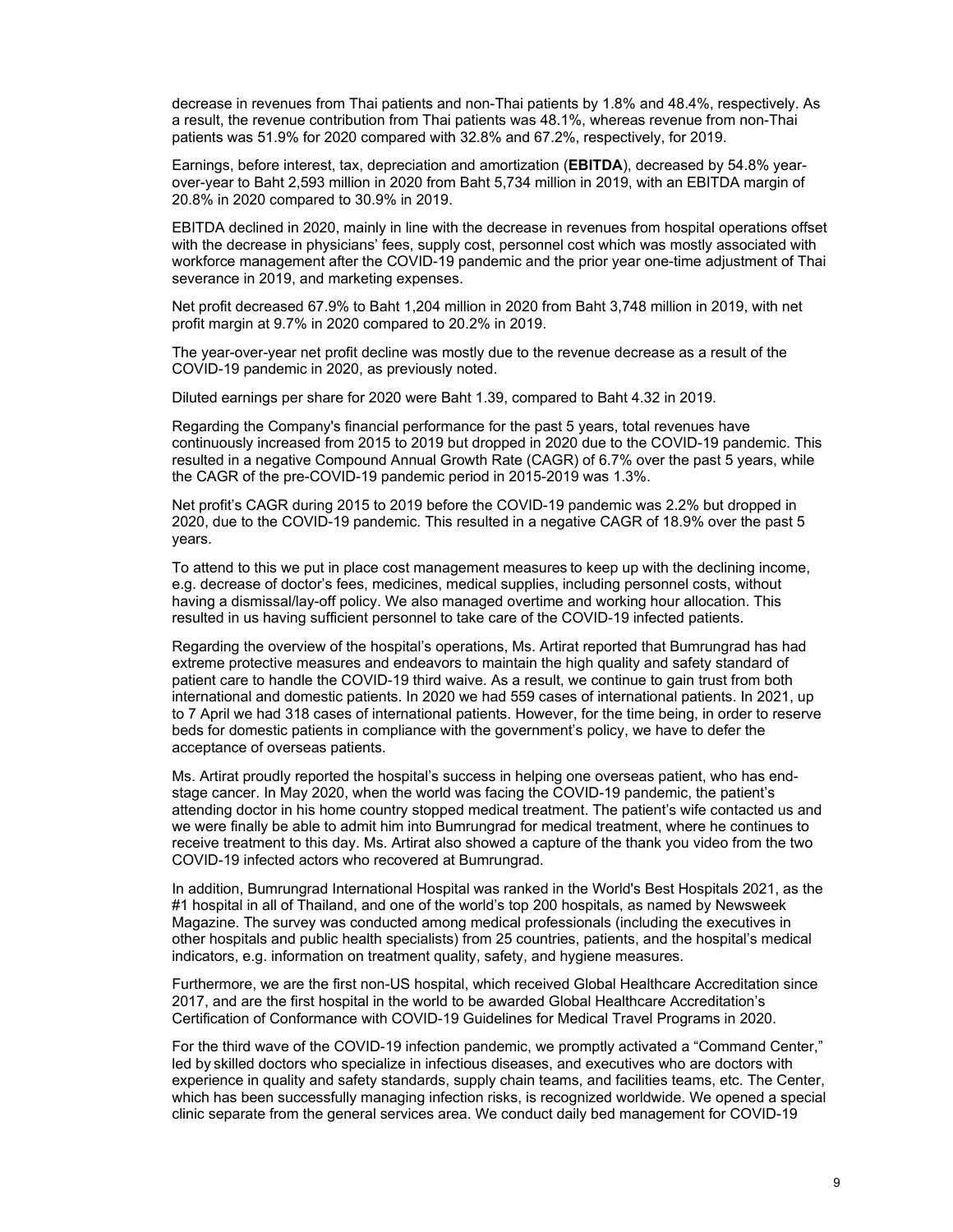infected patients. We received permission to set up a hospitel at Anantara Riverside for infected patients with mild illness, and are still able to manage our beds in the hospital efficiently.

We work closely with the government and the Thai Chamber of Commerce to exchange news. We have a news center for responding to inquiries from our customers and the general public with respect to vaccines, etc.

We continue communicating and educating our customers about self-care and how we provide our services during the pandemic.

We have communication channels to stay connected with patients, e.g. Bumrungrad Mobile Application, Hotline 1378, Teleconsultation system, and @Home Service Center.

Regarding vaccination planning, over the last two months, we conducted a survey on vaccination requirements of our customers, and with their consent we sent the same to the government authorities for vaccine allocation in case of availability.

We have been closely monitoring the situation of vaccine importation so as to fulfill the need of our customers. We noted that all vaccines must be registered with and approved by the Thai FDA. Currently, Sinovac, AstraZeneca and Johnson & Johnson have been approved by the FDA. Pfizer, Moderna and Sputnik are pending registration with the FDA. Since they are new vaccines and subject to no fault compensation, the manufacturers tend to sell them to the government as a G to G scheme to avoid liability for compensation arising out of injury from vaccination. The private sector has to purchase them from The Government Pharmaceutical Organization. There is still hope that the private sector might be able to directly purchase vaccines from Moderna and Sputnik. We are closely monitoring this so as to acquire vaccines for our customers.

Miss Wijittra Khemnoo (proxy) stated that patients may be overseas and cannot enter into Thailand as scheduled. She inquired as to how the hospital would contact these patients, and when the situation returns to normal, how the hospital will bring these customers back to the hospital.

Ms. Artirat stated that we have invested in a digital platform. The overseas patients can consult the doctors through the telemedicine system. We also have 60 referral offices in various countries which can closely communicate with our patients. We have a customers' database, from which we stay in touch with the patients, particularly chronic patients.

As there were no further questions, the Chairman stated that agenda item 2 is for the shareholders' acknowledgment of the report on Company's performance, but there was no requirement to cast a vote. He concluded that all shareholders acknowledged the report.

#### **3. To consider and approve the audited statements of the financial position and income statements for the year ending on 31 December 2020**

The Chairman asked the shareholders to consider and approve the statements of financial position and income statements for the year ending on 31 December 2020, which were audited and certified by the Company's auditor, EY Office Limited, considered by the Audit Committee, and approved by the Board of Directors, and details of which are shown in the Company's Annual Report, attached to the invitation letter sent to the shareholders earlier. He also welcomed all comments thereon.

Mr. Pramote Libratanasakul (shareholder) inquired about the budget of the new hospital, and was advised by Ms. Artirat that we have yet to build one.

Mr. Sathaporn Kotheeranurak asked whether the Thai Financial Reporting Standards (**TFRS**) 9, which apply to the 2020 financial statements, especially on the impairment of assets, and allowance for expected credit loss, resulted in any changes to the 2020 financial statements.

Furthermore, Mr. Sathaporn mentioned the goodwill, and Note no. 19 in the financial statements which have arisen over many years and remained in the account. He was concerned about the status of the Company's investments in various companies, and wondered if the goodwill as shown in the financial statements still remains.

Ms. Oraphan explained that the goodwill in Note no. 19 refers to the investment in Mongolia and still has value. The investment is going well. The goodwill, which is reviewed and audited by the auditor, still remains and is normal.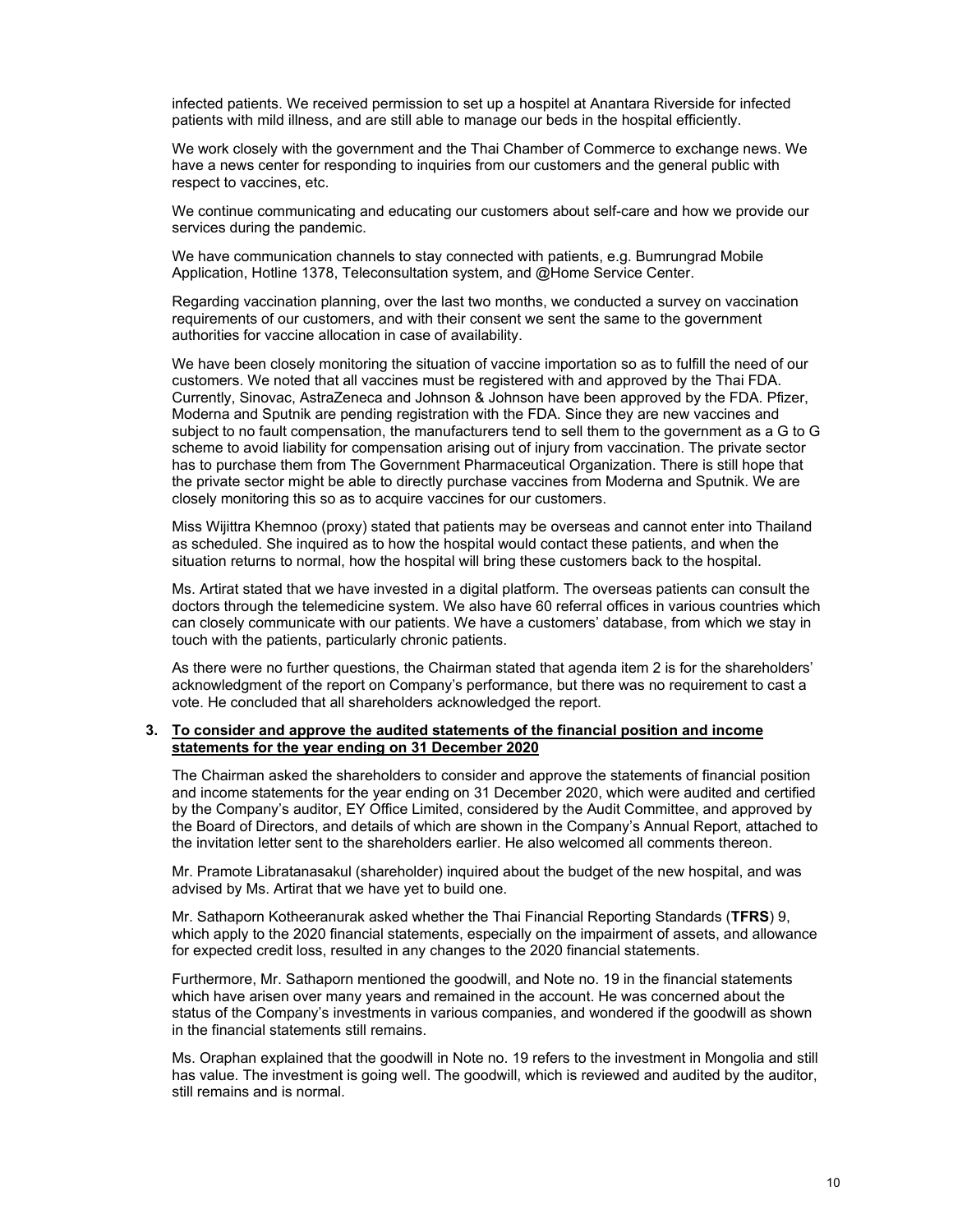In 2020, we adjusted our accounting policy according to TFRS 9. We increased the allowance for expected credit loss, which had an impact of approximately four million baht. It is our policy to set an allowance for doubtful accounts, and as such there is no major impact on our accounts.

Regarding the additional questions with respect to the investment in Myanmar, there was a second wave of COVID-19 in the fourth quarter of last year in Myanmar, but it had little impact on our 2020 financial statements. Bumrungrad Myanmar relocated the office in quarter 4 to save costs and the clinic was temporarily closed during that period. Fortunately, in quarters 1 to 3, Bumrungrad Myanmar successfully sold health packages and gained some revenue and retained profits. While we have not closely monitored the political problems, the patients came back for health screening and other services. We also performed patient visits. We validate the assets with the auditor and discuss the potential impairment of assets of Bumrungrad Myanmar every year. It is unlikely that there has been an impairment to date.

There were no further questions nor comments, so the Chairman asked the shareholders to cast their votes.

### The shareholders

**RESOLVED:** that the audited statements of financial position and income statements for the year ending on 31 December 2020 were approved by a majority of the total votes of shareholders who attended and voted at the meeting, per the details below:

| Agreed                 | 637.039.716 votes |         | equivalent to | 100.0000% |
|------------------------|-------------------|---------|---------------|-----------|
| Disagreed              |                   | 0 votes | equivalent to | 0.0000%   |
| Abstained              |                   | 0 votes | equivalent to |           |
| Voided ballot          |                   | 0 votes | equivalent to |           |
| Total 656 shareholders | 637.039.716 votes |         | equivalent to |           |

## **4. To consider and approve the appropriation of profit for fiscal year 2020 and the declaration of dividends, and to acknowledge the payment of interim dividend**

The Chairman stated that the Board of Directors had appropriated the net profit of the 2020 consolidated financial statements and retained earnings, taxable at the rate of 20 percent, and resolved to propose to the shareholders to consider and approve the payment of dividends for year 2020 at the rate of Baht 3.20 per share, amounting Baht 2,546 million, equal to 211 percent of the consolidated net profit for 2020.

During the year, the Company paid interim dividends (for an operating period from 1 January 2020 to 30 June 2020) of Baht 1.15 per share, totaling Baht 915 million, on 3 September 2020. The remaining dividends (minus the interim) of Baht 2.05 per share, totaling Baht 1,631 million (for an operating period from 1 July 2020 to 31 December 2020) will be paid to the holders of preferred and ordinary shares whose names existed on the record date, 11 March 2021. We suggest that the remaining dividend be paid on 10 May 2021.

The details of profit appropriation and annual dividend appropriation were presented below.

| <b>Details of Profit Appropriation</b>         |                   | 2020       | 2019      |
|------------------------------------------------|-------------------|------------|-----------|
| Net profit                                     |                   | 1.204.14   | 3,747.73  |
| Unappropriated retained earnings bring forward |                   | 17,143.53  | 18,560.05 |
| Total retained earnings before appropriation   |                   | 18,347.67  | 22,307.78 |
| <b>Annual Dividend Appropriation</b>           |                   |            |           |
| Interim dividends                              | (Baht 1.15/share) | $915.13*$  | 839.56    |
| Final dividends<br>(Baht 2.05/share)           |                   | 1,631.32** | 1,631.32  |
| <b>Total dividends</b><br>(Baht 3.20/share)    |                   | 2.546.45   | 2.470.88  |

Million Baht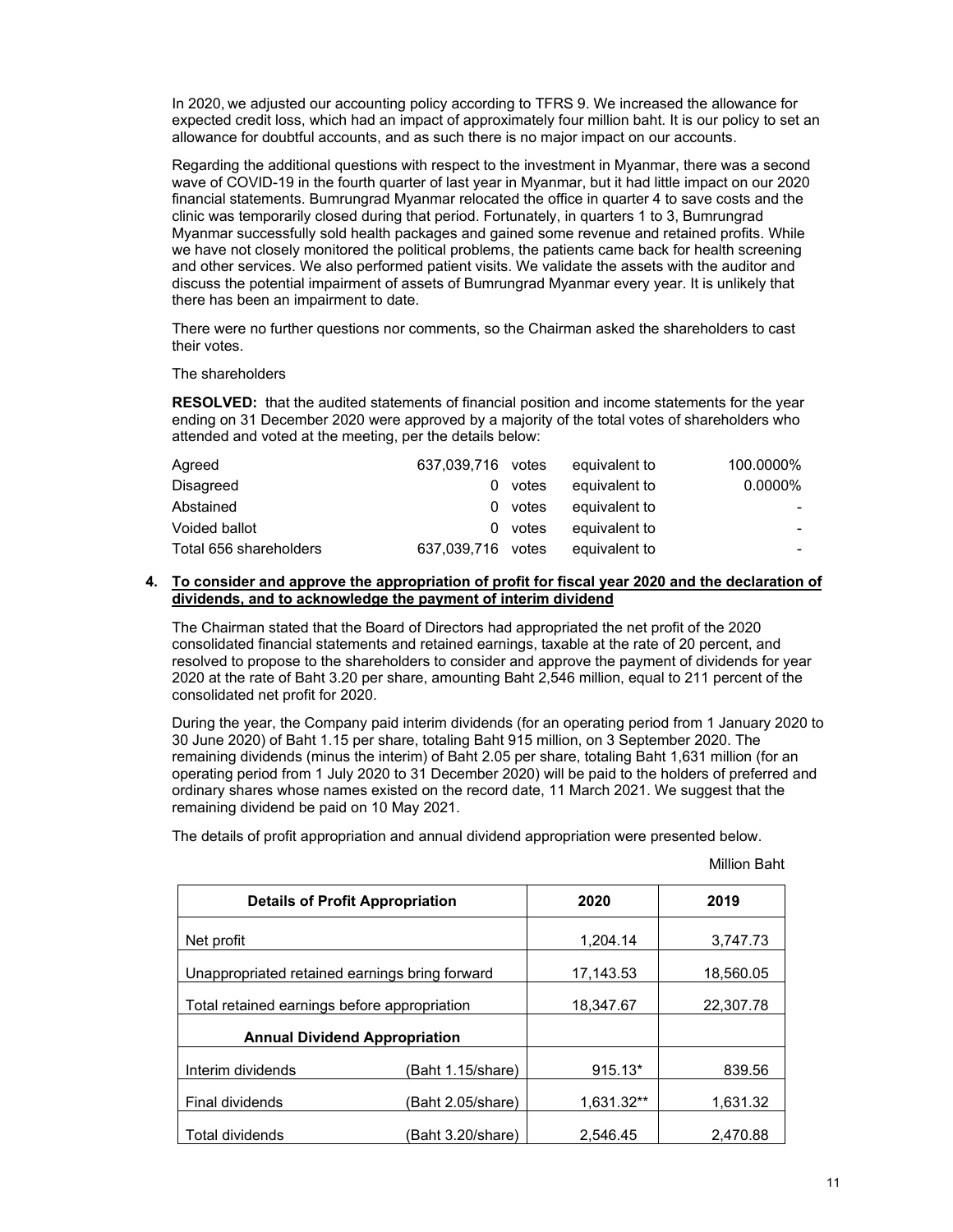| Unappropriated retained earnings carry forward |          | 15.801.22   | 19,836.90   |
|------------------------------------------------|----------|-------------|-------------|
| (%`<br>Dividend payout ratio                   |          | 211.00      | 66.00       |
| Number of shares                               | (shares) | 795,766,507 | 795,766,507 |

\* Paid on 3 September 2020

\*\* Propose to pay on 10 May 2021

Since the Company has fully appropriated the net profit to the reserve fund according to law, there is no requirement for further appropriation to the reserve fund.

The Chairman gave the opportunity for the shareholders to ask questions.

As there were no questions nor comments, the Chairman asked the shareholders to cast their votes to approve the appropriation of 2020 net profit and retained earnings for payment of dividend and to acknowledge the report on interim dividend payment.

| Agreed                 | 636,076,106 votes |         | equivalent to | 99.8487% |
|------------------------|-------------------|---------|---------------|----------|
| Disagreed              | 963.610           | votes   | equivalent to | 0.1512%  |
| Abstained              | 0                 | votes   | equivalent to |          |
| Voided ballot          |                   | 0 votes | equivalent to |          |
| Total 656 shareholders | 637,039,716 votes |         | equivalent to | -        |

### **5. To consider and approve the election of directors to replace those who will retire by rotation**

Upon request of the Chairman, Ms. Aruni Kettratad, Chairperson of the Nomination and Remuneration Committee stated that according to article 23 of the Company's Articles of Association, in every annual general meeting of shareholders, one-third of the number of directors shall retire from office. In this meeting, there are three directors who will retire by rotation, namely:

- 1. Ms. Linda Lisahapanya
- 2. Mr. Prin Chirathivat
- 3. Mr. Mark Elliott Schatten

The Company has election rules and regulations for directors and the definition of independent director as detailed in Enclosure 4, on pages 27 and 29, respectively.

Whereas the Company provided the opportunity for shareholders to nominate candidates with appropriate knowledge, ability and qualifications as directors of the Company from November 2020 to January 2021, none of the shareholders nominated a candidate.

The Nomination and Remuneration Committee considered the qualifications of the candidates taking into account the election rules and regulations, the characteristics of an independent director, the relevant laws, the Company's Articles of Association, and the Board of Directors' Charter, including work experience of the candidates and agreed to propose to the shareholders' meeting the reelection of Ms. Linda Lisahapanya and Mr. Prin Chirathivat whose terms will expire by rotation for another term, and to nominate Mr. Mark Elliott Schatten, who qualifies as an independent director, in place of Mr. Soradis Vinyaratn as an independent director. In its view the qualifications of these candidates are appropriate for the business operations of the Company.

The Board of Directors, excluding directors with vested interest, agreed that the proposed candidate's attributes were carefully screened by the Nomination and Remuneration Committee. Also, the Board of Directors has considered that the proposed candidate for independent director shall give his opinion independently and be in line with the related rules and regulations. The Board of Directors then recommended that the shareholders' meeting re-elect the two directors who will retire by rotation in 2021, namely Ms. Linda Lisahapanya and Mr. Prin Chirathivat, as directors of the Company for another term and elect Mr. Mark Elliott Schatten as an independent director in place of Mr. Soradis Vinyaratn.

The profiles of the candidates proposed for election as the Company's directors were attached in Enclosure 4, on pages 28, 30, 31, 32 and 33 of the invitation letter sent to the shareholders earlier.

The Chairman gave the opportunity for the shareholders to ask questions.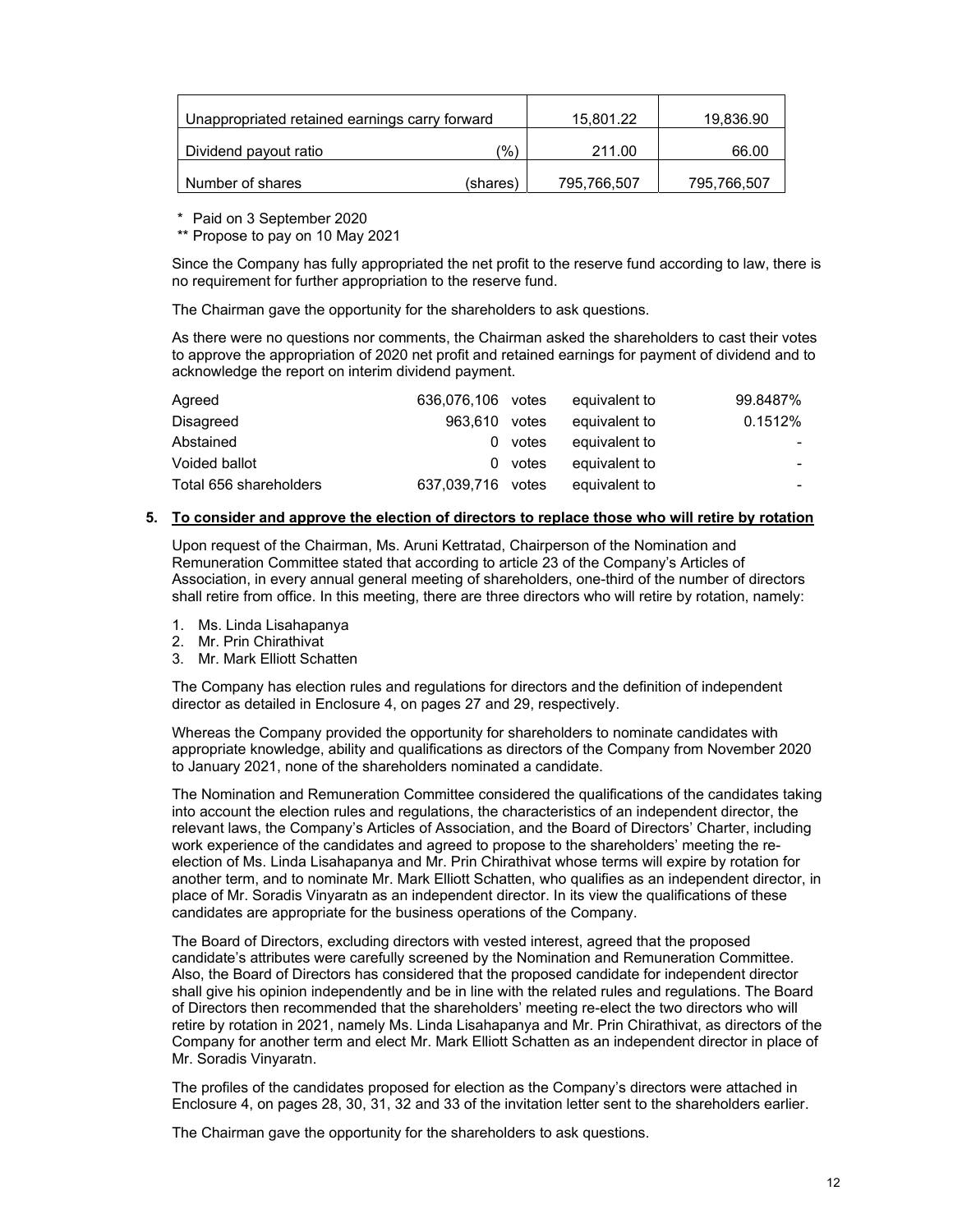There were no questions or comments from the shareholders, so the Chairman asked the shareholders to cast their votes.

### The shareholders

**RESOLVED:** by affirmative votes of a majority of the shareholders, who attended and voted at the meeting to elect the three candidates as directors of the Company, per the details below:

#### **1. Ms. Linda Lisahapanya**

| Agreed                                 | 619,340,320 | votes | equivalent to | 97.2303%  |
|----------------------------------------|-------------|-------|---------------|-----------|
| Disagreed                              | 17,642,396  | votes | equivalent to | 2.7696%   |
| Abstained                              | 0           | votes | equivalent to |           |
| Voided ballot                          | 0           | Votes | equivalent to |           |
| Total 655 shareholders                 | 636,982,716 | Votes | equivalent to |           |
| <b>Mr. Prin Chirathivat</b><br>2.      |             |       |               |           |
| Agreed                                 | 605,274,064 | votes | equivalent to | 95.0163%  |
| Disagreed                              | 31,746,902  | votes | equivalent to | 4.9836%   |
| Abstained                              | 0           | votes | equivalent to |           |
| Voided ballot                          | 0           | votes | equivalent to |           |
| Total 655 shareholders                 | 637,020,966 | votes | equivalent to |           |
| <b>Mr. Mark Elliott Schatten</b><br>3. |             |       |               |           |
| Agreed                                 | 637,039,716 | votes | equivalent to | 100.0000% |
| Disagreed                              | 0           | votes | equivalent to | 0.0000%   |
| Abstained                              | 0           | votes | equivalent to |           |
| Voided ballot                          | 0           | votes | equivalent to |           |
| Total 656 shareholders                 | 637,039,716 | votes | equivalent to |           |

### **6. To consider and approve the election of a new director (Mr. Chanond Sophonpanich)**

Upon request of the Chairman, Ms. Aruni Kettratad, Chairperson of the Nomination and Remuneration Committee stated that in order to maintain an appropriate number of the Board of Directors, it is expedient to elect a new director of the Company.

The Company has election rules and regulations for directors and definition of independent director as detailed in Enclosure 4, on pages 27 and 29 of the invitation letter, respectively.

Since none of the shareholders nominated a candidate, the Nomination and Remuneration Committee considered the qualifications of a candidate taking into account the election rules and regulations, the characteristics of the independent director, the relevant laws, the Company's Articles of Association, and the Board of Directors' Charter, including work experience of the candidate and agreed to nominate Mr. Chanond Sophonpanich, who has the qualifications of an independent director, as a new independent director. In its view the qualifications of this candidate are appropriate for the business operations of the Company.

The Board of Directors, excluding directors with vested interest, agreed that the proposed candidate's attributes were carefully screened by the Nomination and Remuneration Committee. Also, the Board of Directors has considered that the proposed candidate for independent director shall give his opinion independently and be in line with the related rules and regulations. The Board of Directors then recommended that the shareholders' meeting elect Mr. Chanond Sophonpanich as a new independent director.

The profile of the candidate proposed for election as the Company's director is attached in Enclosure 4, on page 34 of the invitation letter sent to the shareholders earlier.

The Chairman gave the opportunity for the shareholders to ask questions.

There were no questions or comments from the shareholders, so the Chairman asked the shareholders to cast their votes.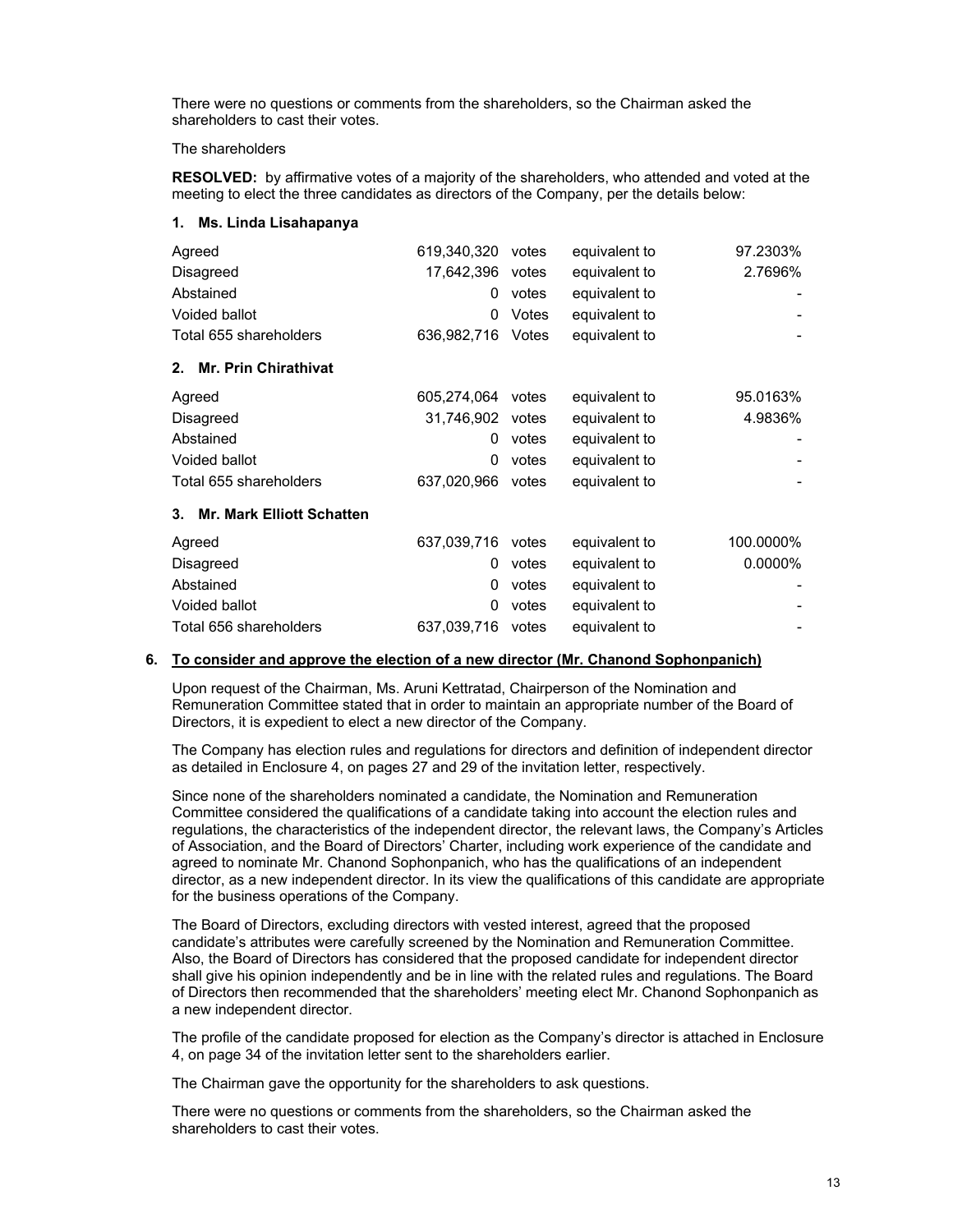### The shareholders

**RESOLVED:** by affirmative votes of a majority of the shareholders, who attended and voted at the meeting to elect Mr. Chanond Sophonpanich as director of the Company, per the details below:

| Agreed                 | 581,566,206       | votes | equivalent to | 91.2919% |
|------------------------|-------------------|-------|---------------|----------|
| Disagreed              | 55,473,520        | votes | equivalent to | 8.7080%  |
| Abstained              | 0                 | votes | equivalent to |          |
| Voided ballot          | 0                 | votes | equivalent to |          |
| Total 657 shareholders | 637,039,726 votes |       | equivalent to |          |

## **7. To consider and approve the appointment of Audit Committee members**

Upon request of the Chairman, Ms. Aruni Kettratad, Chairperson of the Nomination and Remuneration Committee stated that according to the Audit Committee Charter, the Audit Committee must consist of at least three independent directors. Currently, we have three Audit Committee members, namely

- Ms. Sophavadee Uttamobol, Chairperson
- Mr. Soradis Vinyaratn, member
- Mr. Prin Chirathivat, member.

Mr. Soradis Vinyaratn will retire from his office in this Annual General Meeting. He will consequently cease to be member of the Audit Committee.

The Nomination and Remuneration Committee considered the qualifications of Mr. Mark Elliott Schatten and Mr. Chanond Sophonpanich taking into account the characteristics of members of the Audit Committee as detailed in Enclosure 4, on page 35 of the invitation letter, the size of the Audit Committee, the relevant laws, including the Audit Committee Charter, and agreed to propose to the Board of Directors the appointment of Mr. Mark Elliott Schatten and Mr. Chanond Sophonpanich as members of the Audit Committee.

The Board of Directors, excluding directors with vested interest, agreed with the Nomination and Remuneration Committee. Also, the Board of Directors has considered that the proposed candidates of the Audit Committee have adequate knowledge and experience to perform their duty and be in line with the related rules and regulations. The Board of Directors then recommended that the shareholders' meeting appoint Mr. Mark Elliott Schatten and Mr. Chanond Sophonpanich as Audit Committee members.

The Chairman gave the opportunity for the shareholders to ask questions.

There were no questions or comments from the shareholders, so the Chairman asked the shareholders to cast their votes.

#### The shareholders

**RESOLVED:** by affirmative votes of a majority of the shareholders, who attended and voted at the meeting to appoint Mr. Mark Elliott Schatten and Mr. Chanond Sophonpanich as Audit Committee members, per the details below:

| Agreed                 | 583.292.974 votes |         | equivalent to | 91.5629% |
|------------------------|-------------------|---------|---------------|----------|
| Disagreed              | 53,747,152 votes  |         | equivalent to | 8.4370%  |
| Abstained              |                   | 0 votes | equivalent to |          |
| Voided ballot          |                   | 0 votes | equivalent to |          |
| Total 659 shareholders | 637.040.126 votes |         | equivalent to |          |

#### **8. To consider and approve the directors' and committee members' remuneration for year 2021**

Upon request of the Chairman, Ms. Aruni Kettratad, Chairperson of Nomination and Remuneration Committee, stated that the Board of Directors has a policy to set the directors' and committee members' remuneration to be at an appropriate level, in accordance with the duties and responsibilities of the directors and committee members, taking into consideration the overall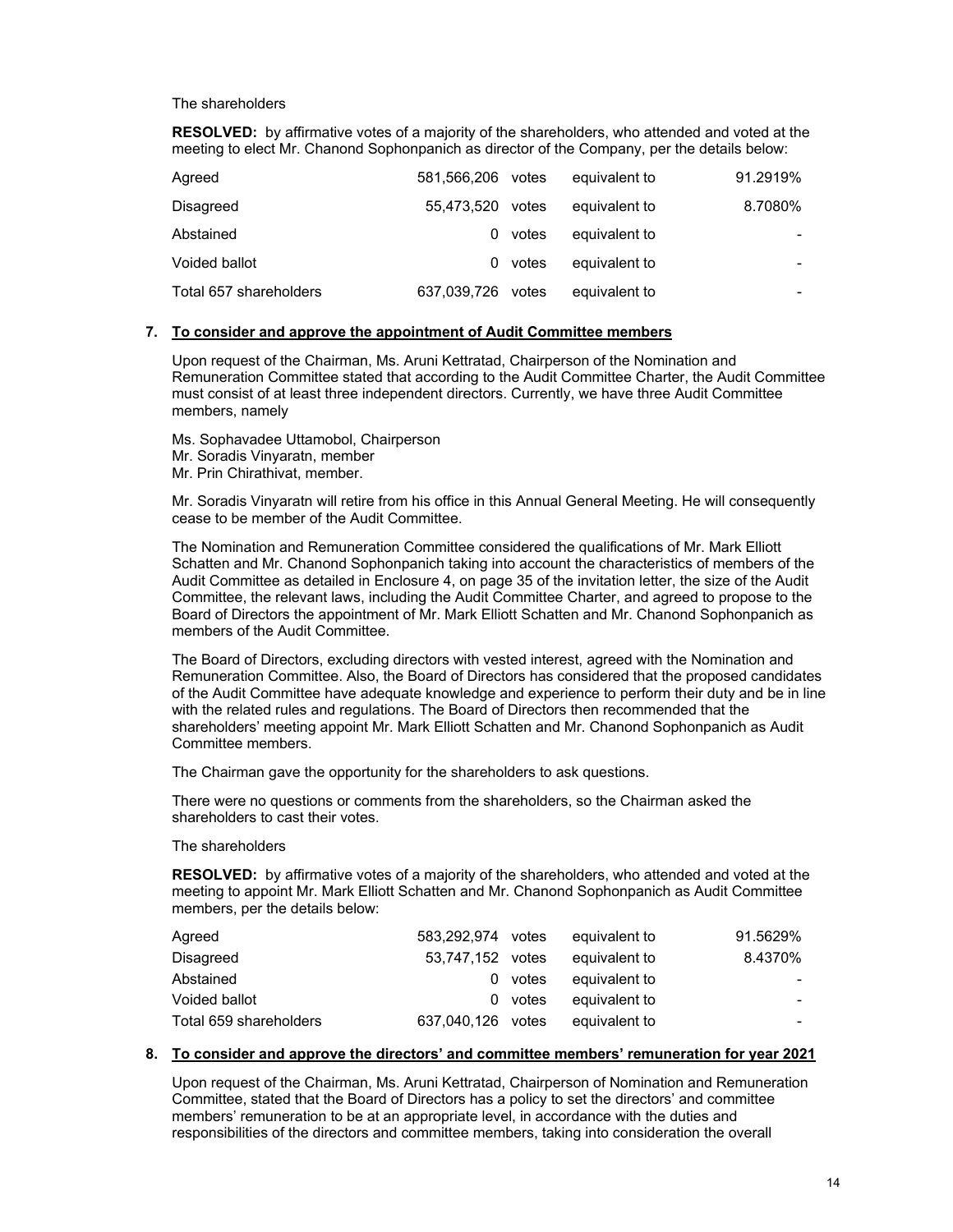economic situation, and in comparison with other companies in the industry. Due to the expanded healthcare and business activities of the Company requiring more services and support from the board so as to be able to achieve a higher service revenue, improve its margins and stay competitive in the industry, the Nomination and Remuneration Committee with the approval of the Board of Directors deems it appropriate to propose to the shareholders for approval of the remuneration of directors and committee members for 2021 to be as specified in the invitation letter which is also illustrated below.

- A. The remuneration of the directors and the committee members for 2021 to be no more than Baht 22.2 million in the form of meeting remuneration and annual remuneration as follows:
- 1. Meeting remuneration for 2021 be no more than Baht 5.6 million, the same rate as in 2020 as follows:

(Baht/person/meeting)

| <b>Board of Directors</b> | 2021   | 2020   |
|---------------------------|--------|--------|
| Chairman                  | 50,000 | 50,000 |
| Vice Chairman             | 40,000 | 40,000 |
| Director                  | 30,000 | 30,000 |

(Baht/person/meeting)

| <b>Committee Members</b> | <b>Audit Committee</b> |        | <b>Nomination</b><br>and<br><b>Remuneration</b><br><b>Committee</b> |        | <b>Investment</b><br><b>Committee</b> |        |
|--------------------------|------------------------|--------|---------------------------------------------------------------------|--------|---------------------------------------|--------|
|                          | 2021                   | 2020   | 2021                                                                | 2020   | 2021                                  | 2020   |
| Chairman                 | 50.000                 | 50,000 | 50,000                                                              | 50.000 | 50,000                                | 50,000 |
| Member                   | 30,000                 | 30,000 | 30,000                                                              | 30,000 | 30,000                                | 30,000 |

2. Directors' annual remuneration for 2021 be a total of no more than Baht 16.6 million, the same amount as in 2020, which shall be allocated by the Chairman of the Board of Directors.

|  | (Baht/person/year) |  |
|--|--------------------|--|
|  |                    |  |

| <b>Board of Directors</b> | 2021                                           | 2020      |
|---------------------------|------------------------------------------------|-----------|
| Chairman                  | Baht 16.6 million,                             | 2,200,000 |
| Vice Chairman             | which shall be allocated<br>by Chairman of the | 1.810.000 |
| Director                  | <b>Board of Directors</b>                      | 1,680,000 |

\*The actual amount of 19.6 million baht was paid in 2020.

B. Board of Directors and family members will also be entitled to annual medical allowance as follows:

#### **Personal Medical Allowance**

Each director will be entitled to medical allowance of not exceeding Baht two million per year applicable at Bumrungrad Hospital and Vitallife Clinics. Any amount exceeding Baht two million will be entitled to a 50% discount.

#### **Family Medical Allowance**

Parents, spouse, and minor children (up to 20 years old) will be entitled to a 30% discount applicable at Bumrungrad Hospital.

The Chairman gave the opportunity for the shareholders to ask questions.

There were no questions nor comments from the shareholders, so the Chairman asked the shareholders to cast their votes.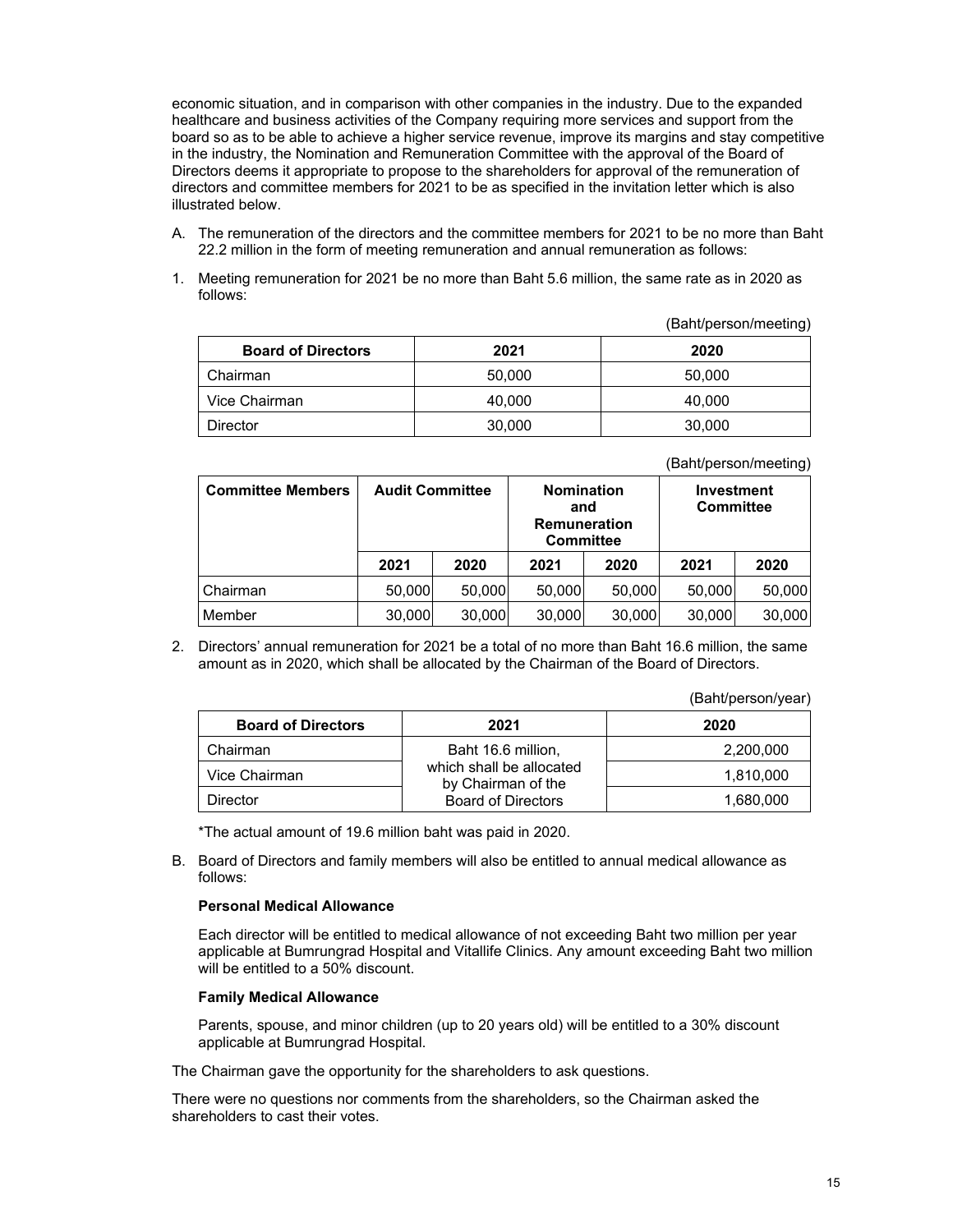### The shareholders

**RESOLVED:** to approve the remuneration of the directors and the committee members for 2021 as proposed by affirmative votes of more than two-thirds of the shareholders who attended the meeting, per the details below:

| Agreed                 | 637.020.326       | votes | equivalent to | 99.9968%   |
|------------------------|-------------------|-------|---------------|------------|
| Disagreed              | $\Omega$          | votes | equivalent to | $0.0000\%$ |
| Abstained              | 19.800            | votes | equivalent to | 0.0031%    |
| Voided ballot          | 0                 | votes | equivalent to | $0.0000\%$ |
| Total 722 shareholders | 637.040.126 votes |       | equivalent to | 100.0000%  |

#### **9. To consider and approve the appointment of the auditor, and to fix the audit fees for year 2021**

Upon request of the Chairman, Ms. Sophavadee Uttamobol, Chairperson of the Audit Committee, stated that the Board of Directors as recommended by the Audit Committee, would like to propose that the shareholders appoint Ms. Kosum Cha-em, Certified Public Accountant No. 6011, Ms. Vissuta Jariyathanakorn, Certified Public Accountant No. 3853, and Ms. Sumalee Reewarabandith, Certified Public Accountant No. 3970, of EY Office Limited as the Company's auditors for fiscal year 2021, and to fix the audit fees to be no more than Baht 2,790,000, a decrease of 10 percent from last year.

The Audit Committee is of the view that the shareholders should approve the appointment of the auditors as proposed. EY Office Limited has provided efficient services for the Company, is independent, and is familiar with the hospital business. The proposed audit fee is appropriate and at the same level as other companies in the same industry.

The Chairman gave the opportunity for the shareholders to ask questions.

Mr. Sathaporn Kotheeranurak (shareholder) inquired as to why the audit fee of the subsidiaries and associated companies had increased. He would also like to know the policy on the use of auditors and the period of use of an auditor before changing.

Ms. Sophavadee Uttamobol clarified that we have increased the number of subsidiaries. Our policy on the use auditors premises upon their quality of work and service. The period of use will be in accordance with the law.

There were no further questions nor comments from the shareholders. The Chairman asked the shareholders to cast their votes.

### The shareholders

**RESOLVED:** to approve the appointment of the auditors and the audit fees as proposed by affirmative vote of the total votes of the shareholders who attended and voted at the meeting, per the details below:

| Agreed                 | 630.907.861 votes |         | equivalent to | 99.0373% |
|------------------------|-------------------|---------|---------------|----------|
| Disagreed              | 6.132.266 votes   |         | equivalent to | 0.9626%  |
| Abstained              |                   | 0 Votes | equivalent to |          |
| Voided ballot          |                   | 0 Votes | equivalent to |          |
| Total 660 shareholders | 637.040.127 Votes |         | equivalent to |          |

### **10. To consider and approve the amendments to clause 4 of the Company's Memorandum of Association to be in line with the share conversion in 2021**

Upon request of the Chairman, Ms. Pantip Chirakarnjanakorn, Company Secretary, stated that the Company's Board of Directors' Meeting No. 5/1998, held on 11 November 1998, resolved that preferred shares can be converted into ordinary shares at the rate of one preferred share to one ordinary share in February of each year. In February 2021, none of the preferred shareholders exercised the rights to convert preferred shares into ordinary shares. The Board of Directors recommended to inform the shareholders that there is no legal requirement to amend the Company's Memorandum of Association.

For the shareholders' reference, details of the current registered capital are as follows: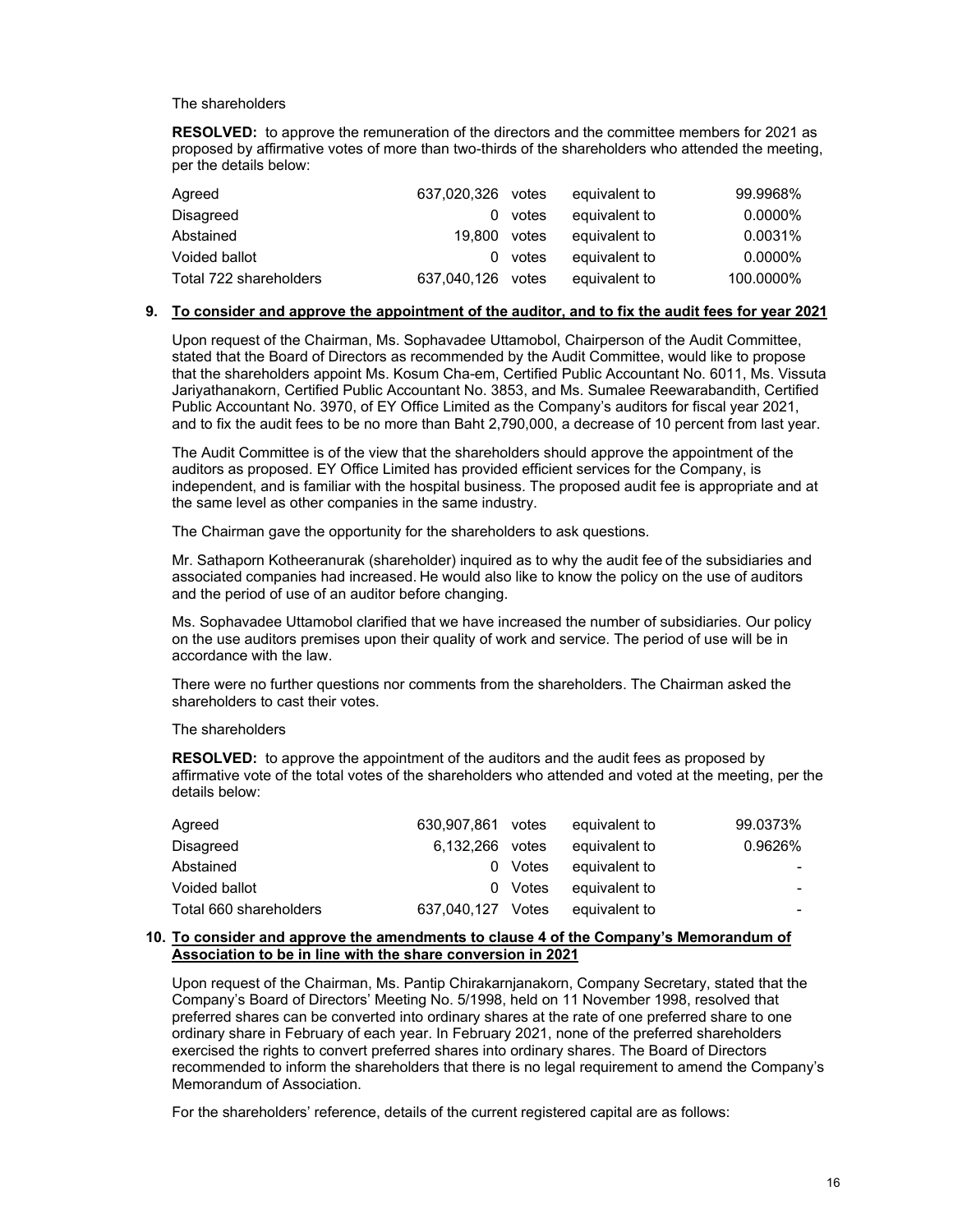| Clause 4 | Registered capital  | Baht 922,702,685   | Nine hundred twenty two<br>million, seven hundred two<br>thousand, six hundred eighty<br>five baht      |
|----------|---------------------|--------------------|---------------------------------------------------------------------------------------------------------|
|          | Divided into        | 922,702,685 shares | Nine hundred twenty two<br>million, seven hundred two<br>thousand, six hundred eighty<br>five shares    |
|          | At the par value of | Baht 1             | One baht                                                                                                |
|          | Divided into        |                    |                                                                                                         |
|          | Ordinary shares     | 921,521,820 shares | Nine hundred twenty one<br>million, five hundred twenty one<br>thousand, eight hundred twenty<br>shares |
|          | Preferred shares    | 1,180,865 shares   | One million, one hundred<br>eighty thousand, eight hundred<br>sixty five shares                         |

The Chairman gave the opportunity for the shareholders to ask questions, but there were no questions nor comments from the shareholders.

The Chairman stated that agenda item 10 is for the shareholders' acknowledgment, but there was no requirement to cast a vote. He concluded that all shareholders acknowledged the report.

#### **11. Other matters**

The Chairman asked if there were any other matters to consider beside those specified in the invitation letter, but none of the shareholders proposed any new matter.

Miss Wijittra Khemnoo (proxy) asked as a supplement to her inquiries made under agenda item 2, whether the Company does the same if the patient is domicile in Thailand but cannot come to the hospital, how to make payment in case of telemedicine, and whether the payment instructions are sent via email.

Ms. Artirat replied that the hospital does the same for all patients (domestic and overseas) who cannot come to the hospital. The patients can be serviced through the telemedicine system and at home service. Payment can be made via cash transfer or credit card.

Ms. Wijittra stated that she is a shareholder's secretary and proxy. The shareholder has used the hospital services for more than 10 years, and never changed any information. She noticed that the hospital has wrongly indicated the shareholder's email address and is concerned if the shareholder's information would leak to other persons.

Ms. Oraphan clarified that the Company will review the patient's data every six months to ensure all information is up-to-date. Any emails that are undeliverable will be examined and rectified. She will examine the shareholder's data with Ms. Wijittra Khemnoo after the meeting.

Mr. Prasert Chanvittayakul (shareholder), a relative of a patient who has been staying at the hospital for almost a year gave his compliments to the hospital's personnel, who help protect the patient's interest, solve the patient's problems, and provide very good services. He also provided his recommendation to the extent that drinking water be available at the IPD's cashier desks, air purifiers be installed in the patient's rooms, gift cards are brought back for sale, and the price of food at the food court be decreased.

Ms. Artirat extended her gratitude to Mr. Prasert. She will relay his compliment to the mentioned personnel for encouragement and take his recommendations for improvement.

Mr. Sathaporn Kotheeranurak (shareholder) asked that the doctors provide COVID-19 related information for shareholders' interest. He also asked for clarification from Ms. Oraphan about the information shown in the comprehensive income statement; the severance pay of Baht 40 million, which is contrary to the aforementioned report that there is no dismissal/lay-offs, and "other